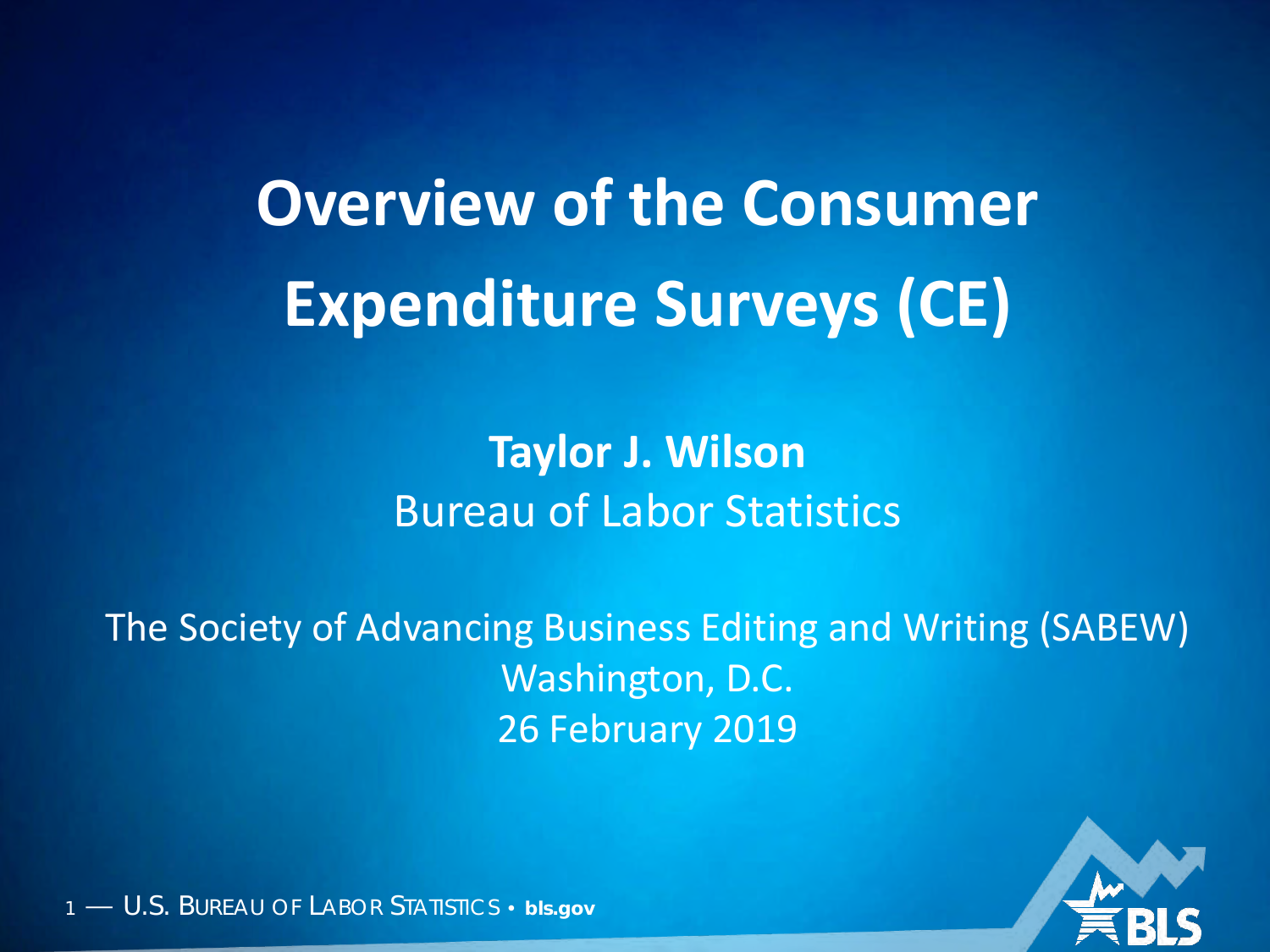- Goals of the CE
- **Brief History**
- Scope / Coverage
- Data Collection and Estimation
- National, Regional, and Local Publications
- New CE Products

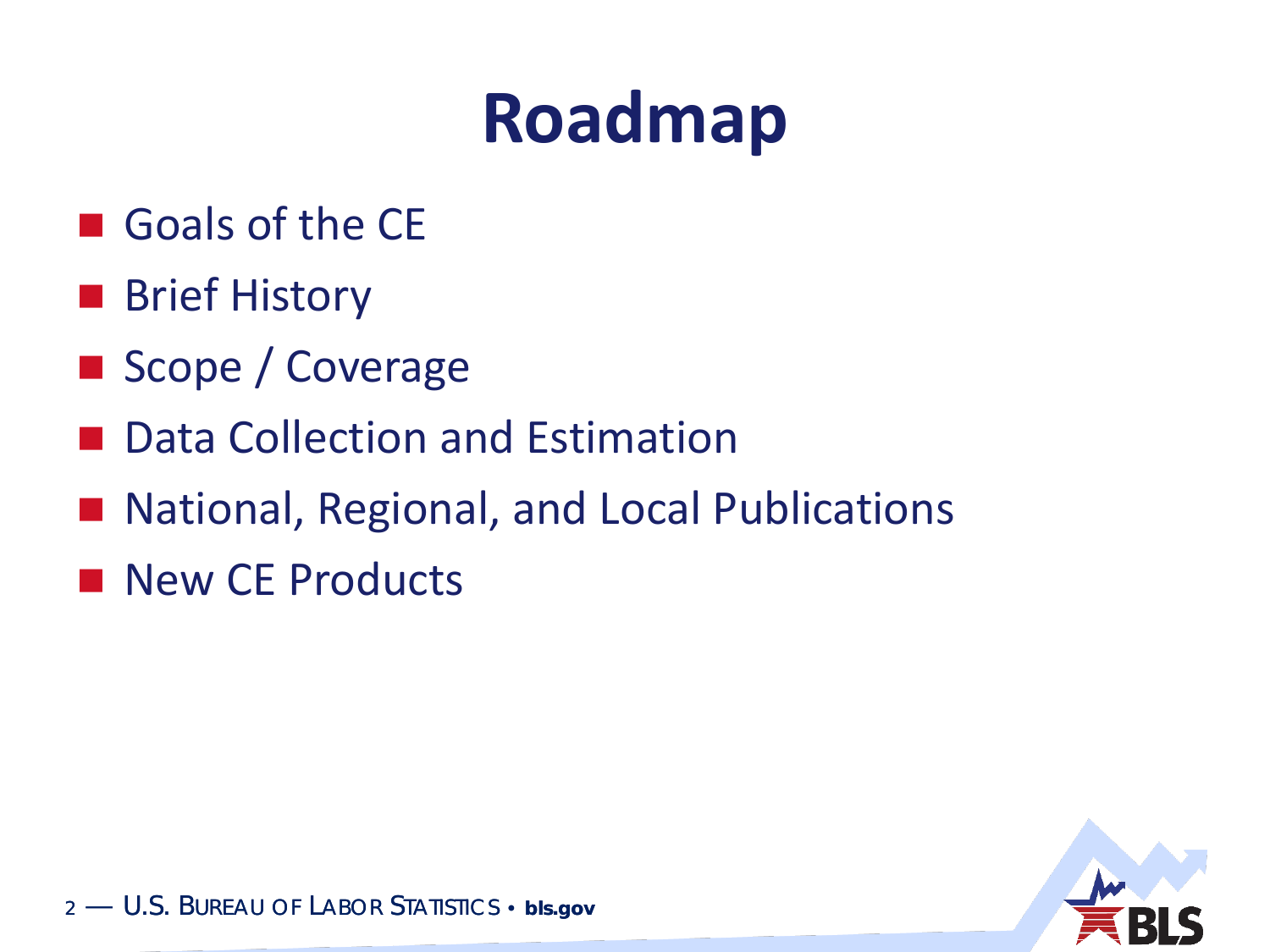- Goals of the CE
- **Brief History**
- Scope / Coverage
- Data Collection and Estimation
- National, Regional, and Local Publications
- New CE Products

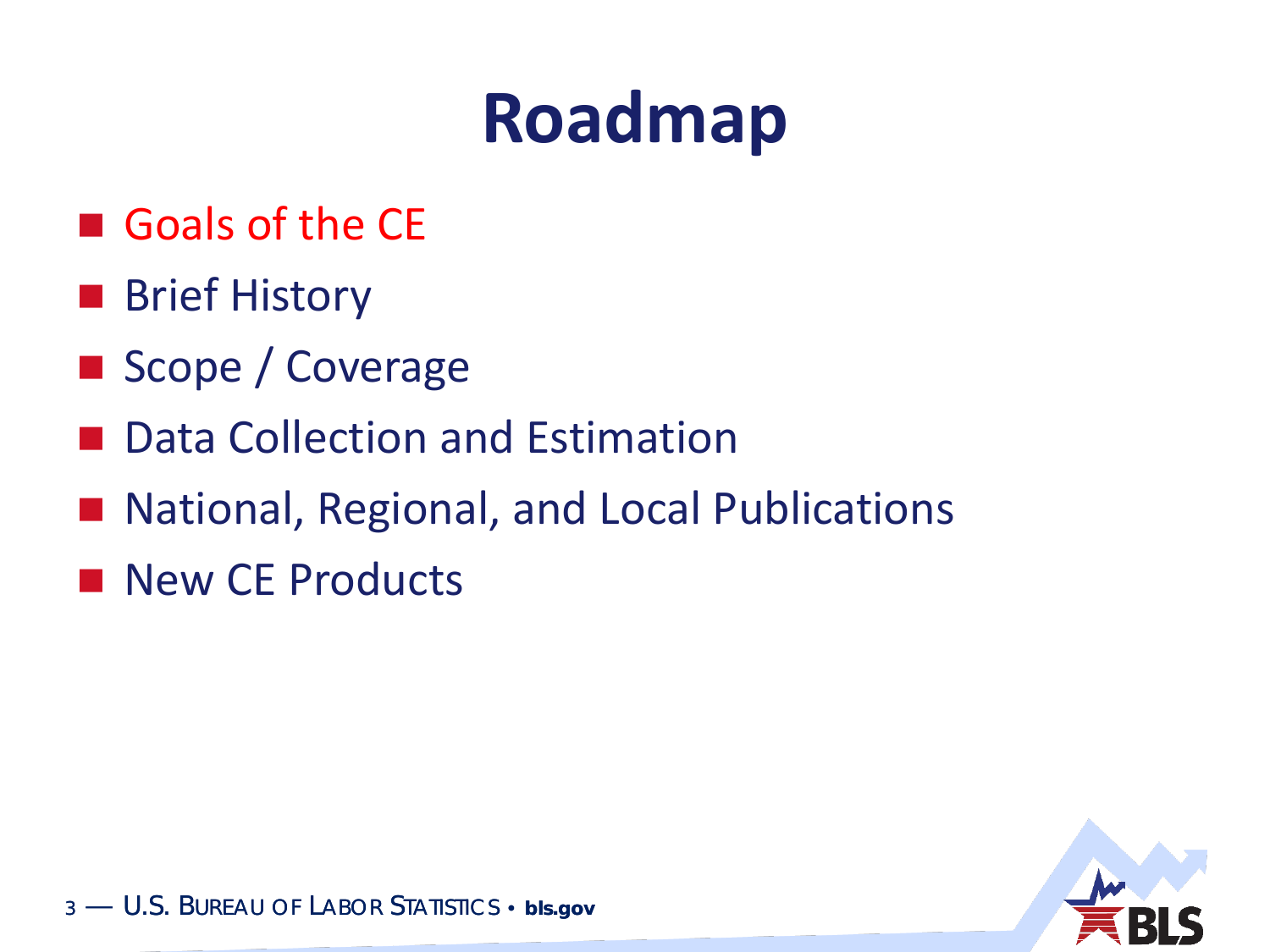## **The Face of the United States**

- CE Surveys collect the following data:
	- $\blacktriangleright$  Income
	- Expenditures
	- ▶ Demographics
- **The only nationally** representative survey to collect the complete range of all three.



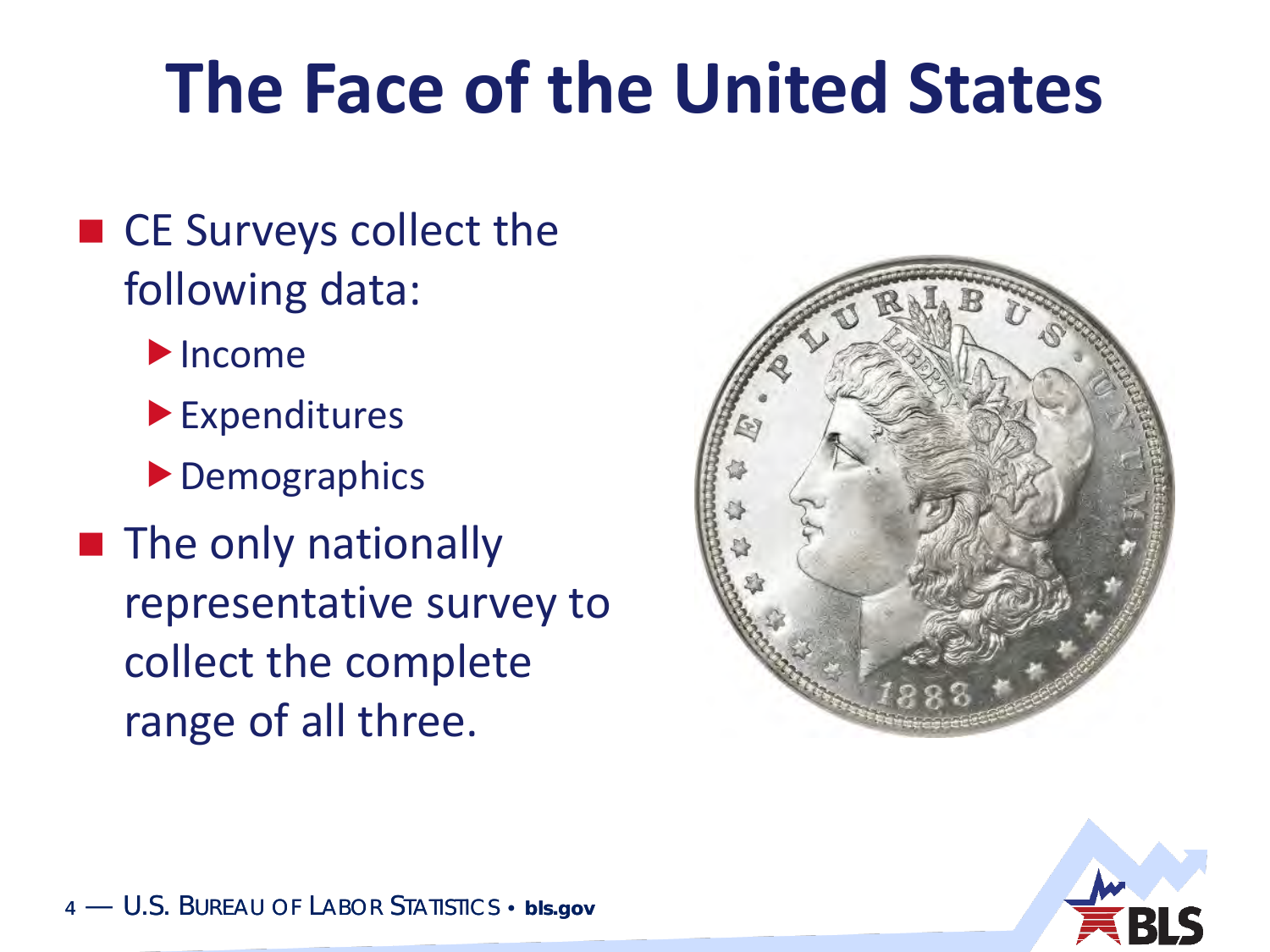## **Accurate and Timely Dissemination**

*"…disseminate high quality data that present an unbiased statistical picture of consumer expenditures for the Consumer Price Index, government agencies, and other data users, in support of a better understanding of consumer economic behavior."*

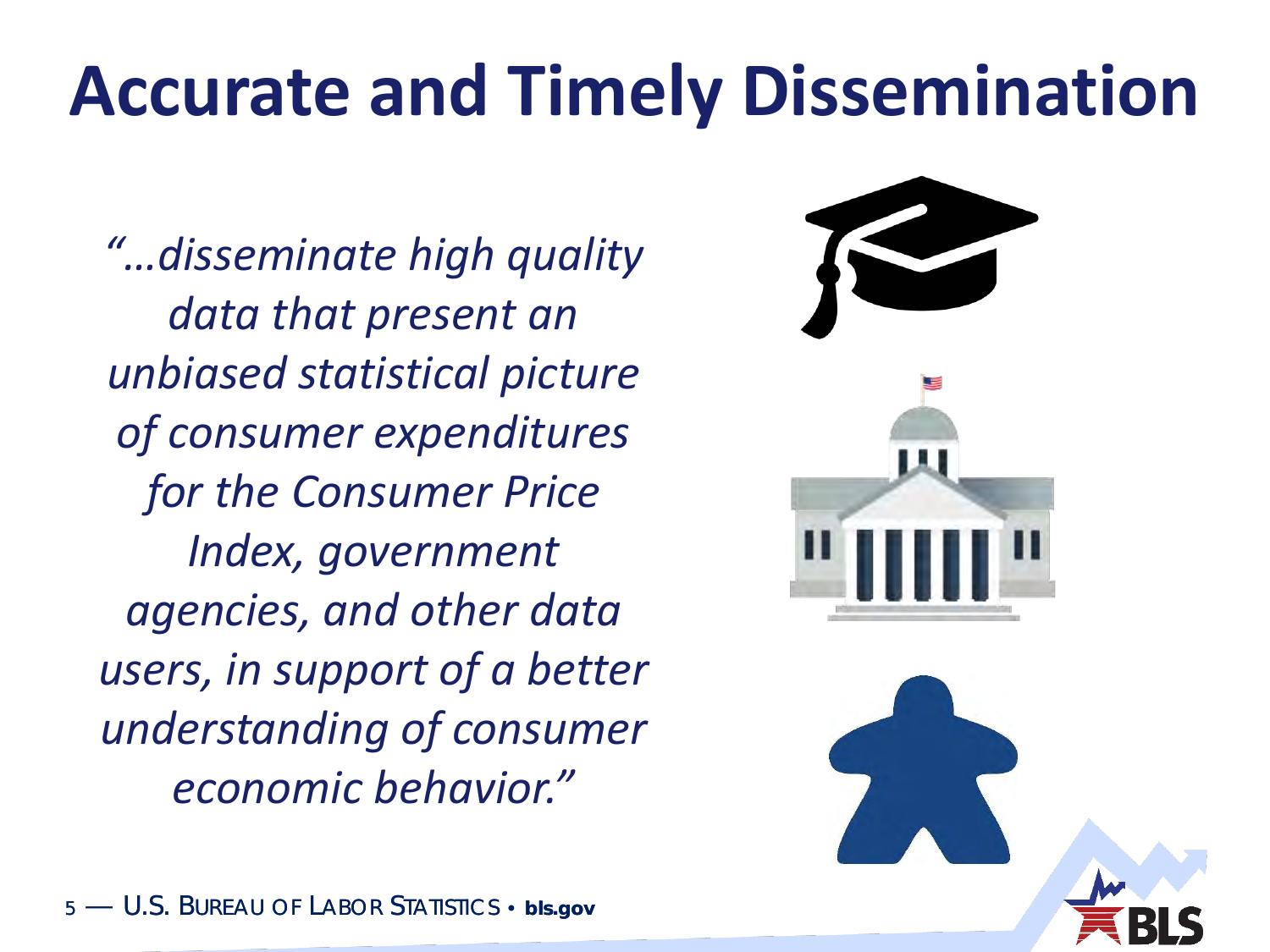- Goals of the CE
- **Brief History**
- Scope / Coverage
- Data Collection and Estimation
- National, Regional, and Local Publications
- New CE Products

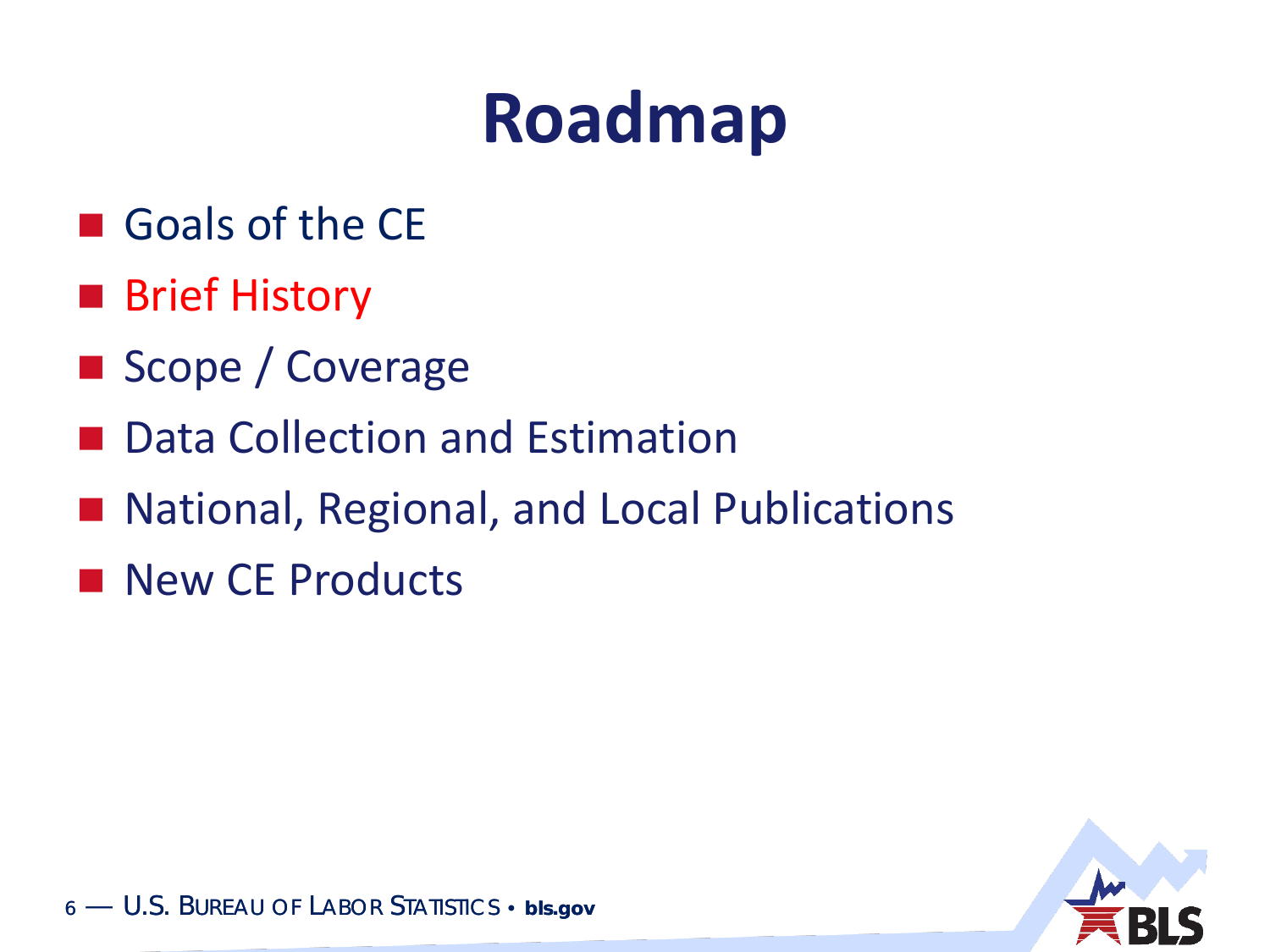### **History and Milestones**

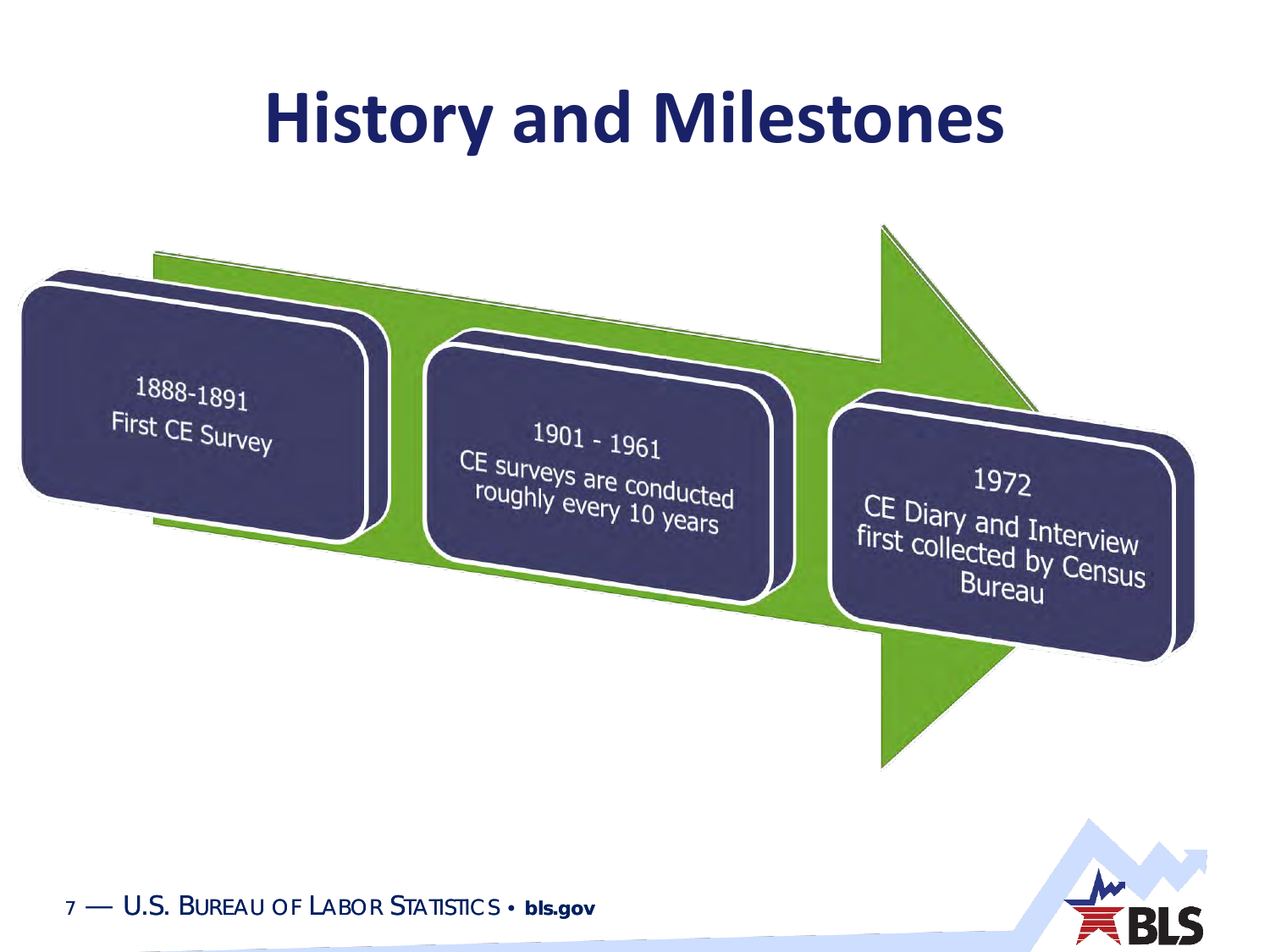### **History and Milestones**

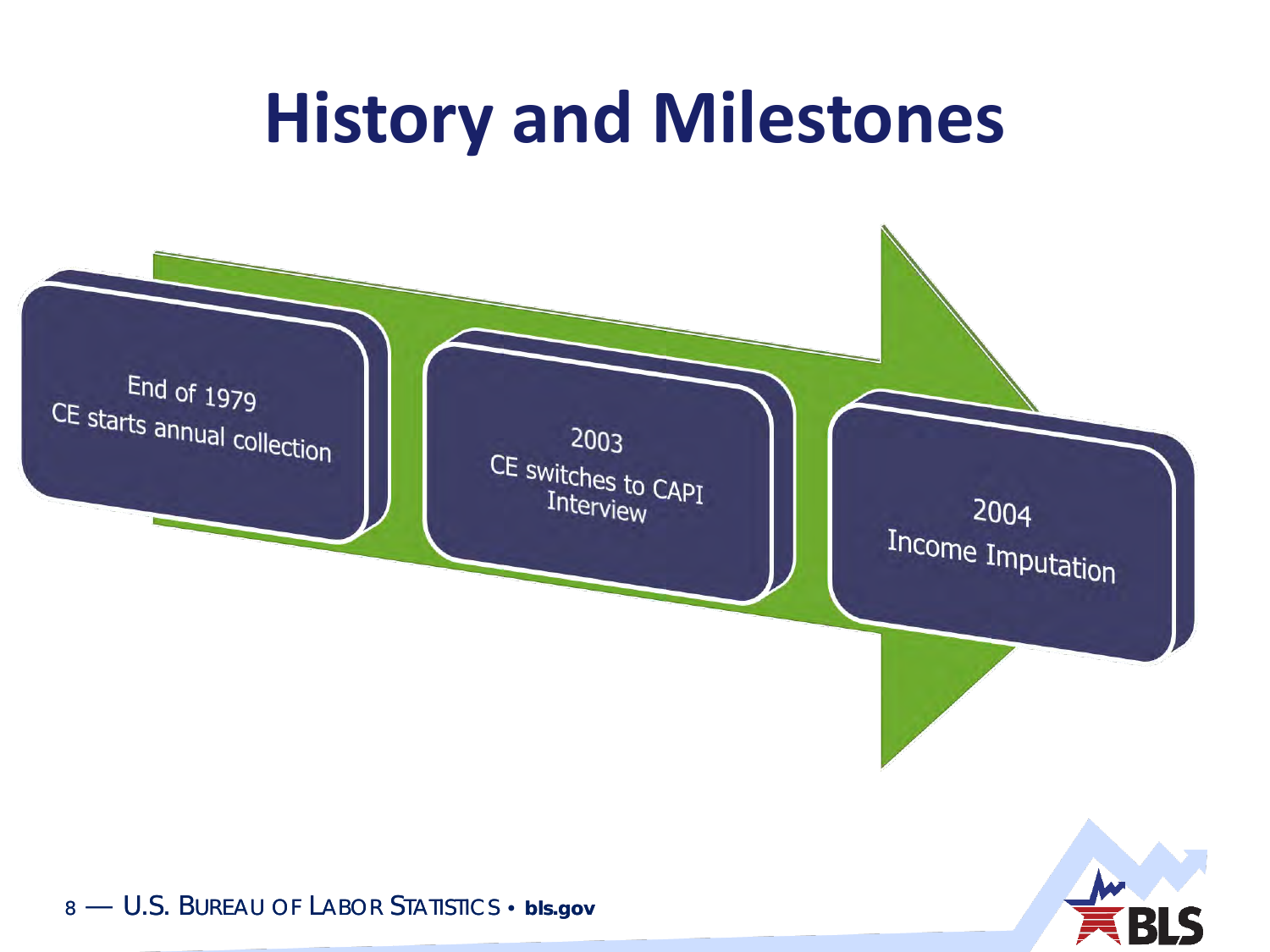### **History and Milestones**

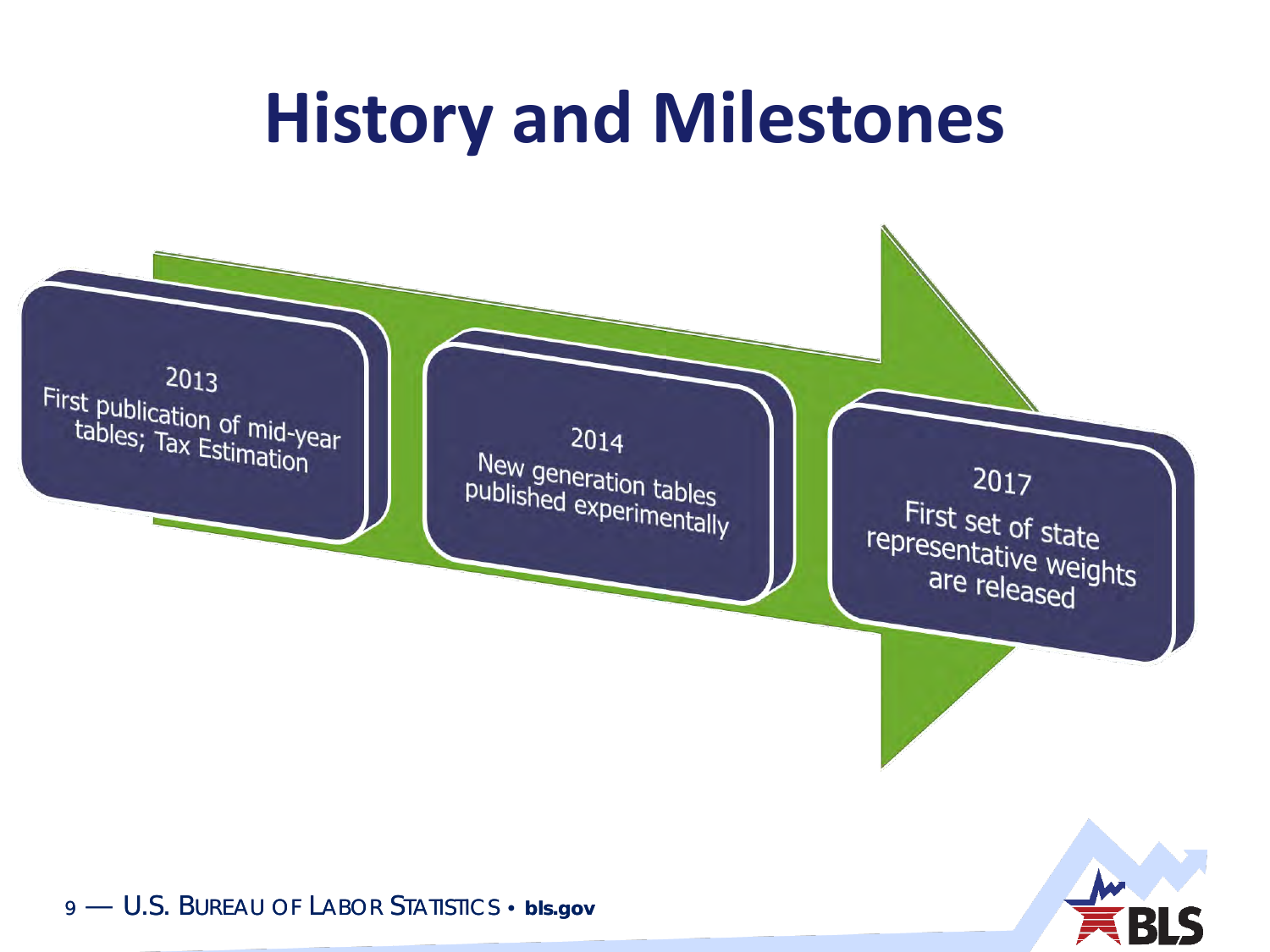- Goals of the CE
- **Brief History**
- Scope and Coverage
- Data Collection and Estimation
- National, Regional, and Local Publications
- New CE Products

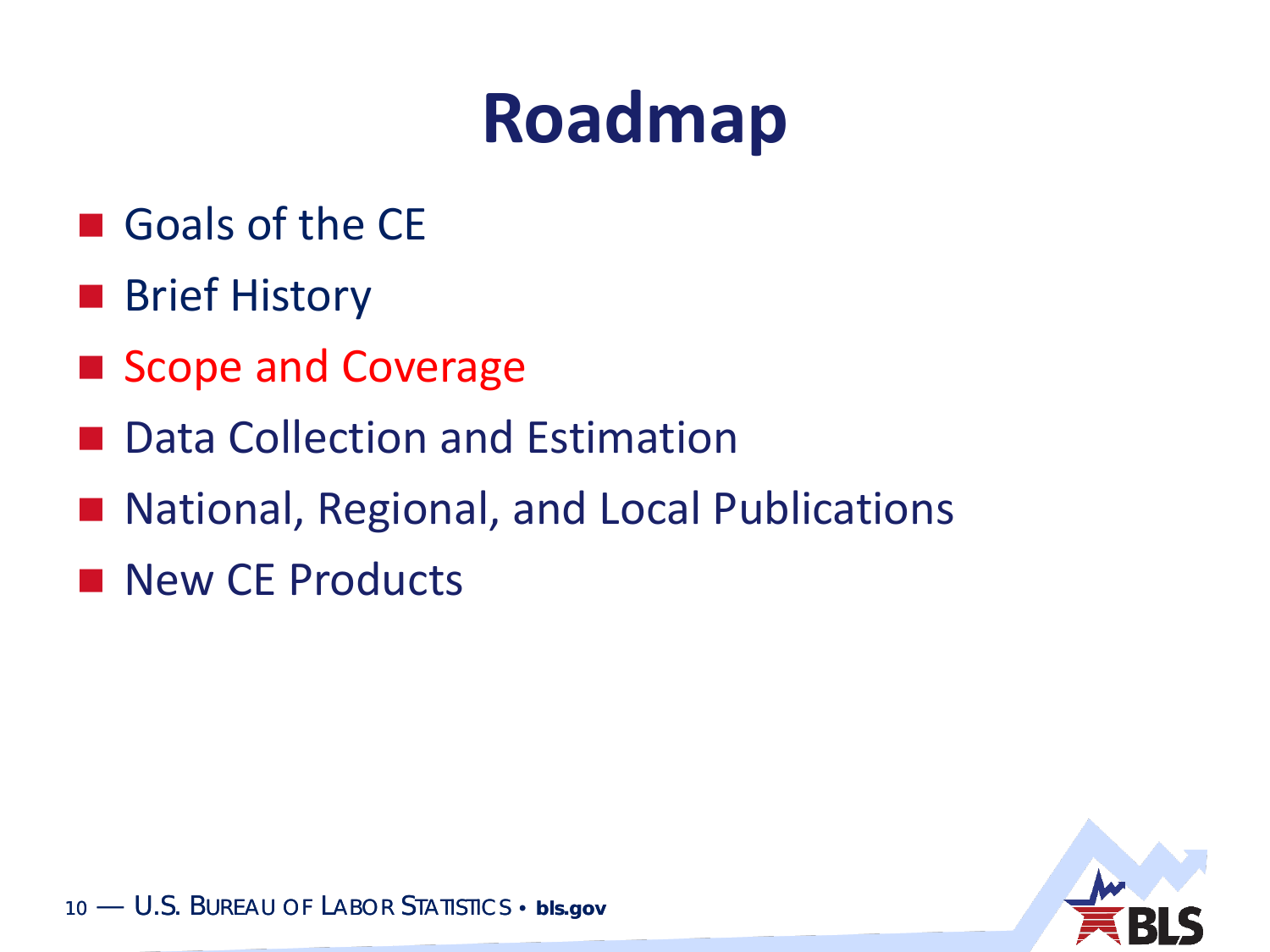## **Scope and Coverage**

- $\blacksquare$  The CE is a nationwide survey designed to represent the entire U.S. civilian noninstitutionalized population.
- The U.S. Census Bureau collects CE data from consumer units (CUs) or households - people living at one address who share living expenses.
- Survey participants report dollar amounts for all noninvestment purchases. Business expenses and reimbursements are excluded.

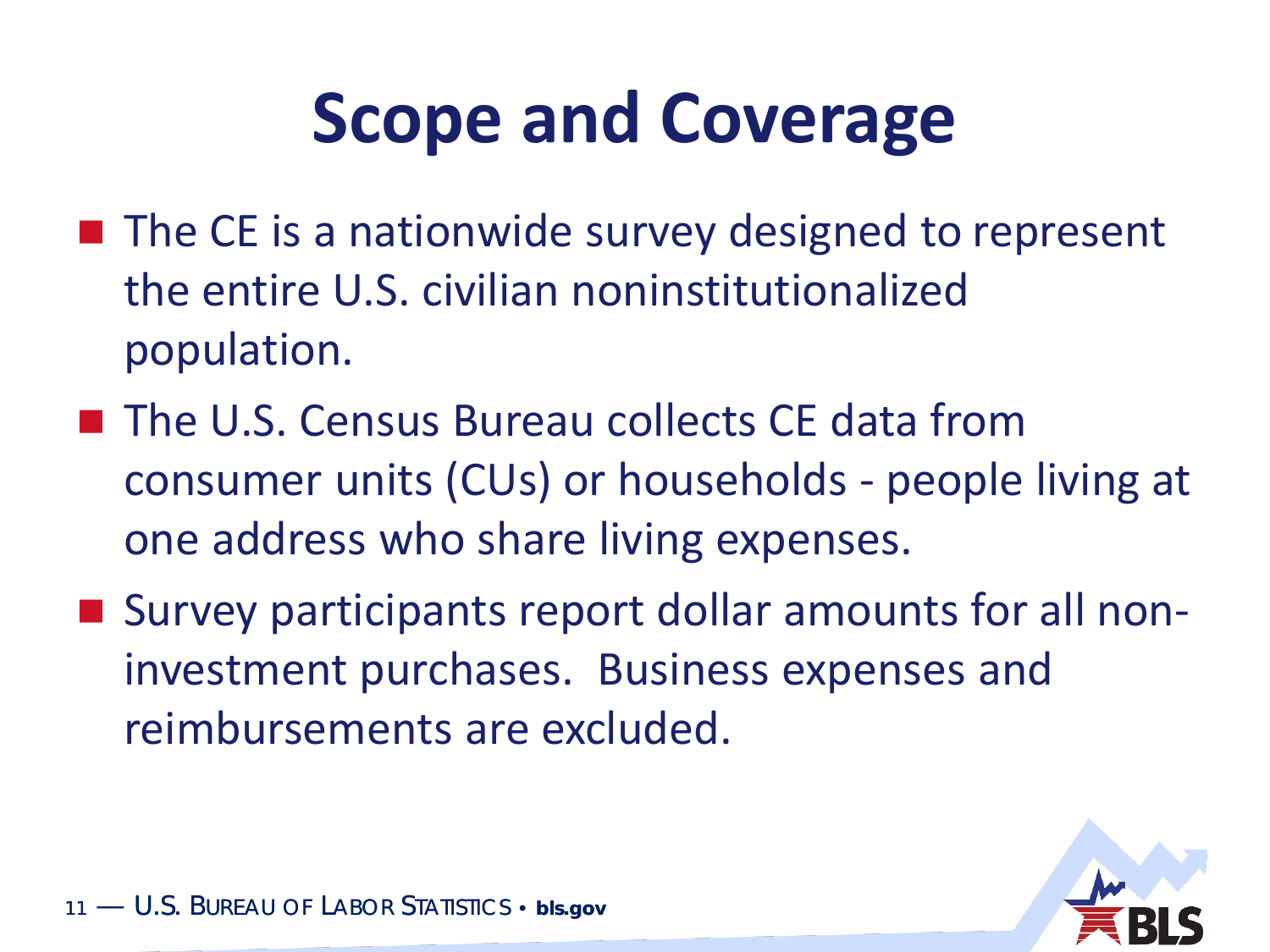|                            | <b>PUMD</b> | Tables | Databases |
|----------------------------|-------------|--------|-----------|
| National                   |             |        |           |
| <b>Census Regions</b>      |             |        |           |
| <b>Census Divisions</b>    |             |        |           |
| <b>Selected States</b>     |             |        |           |
| <b>Selected MSAs</b>       |             |        |           |
| Population Size of an Area |             |        |           |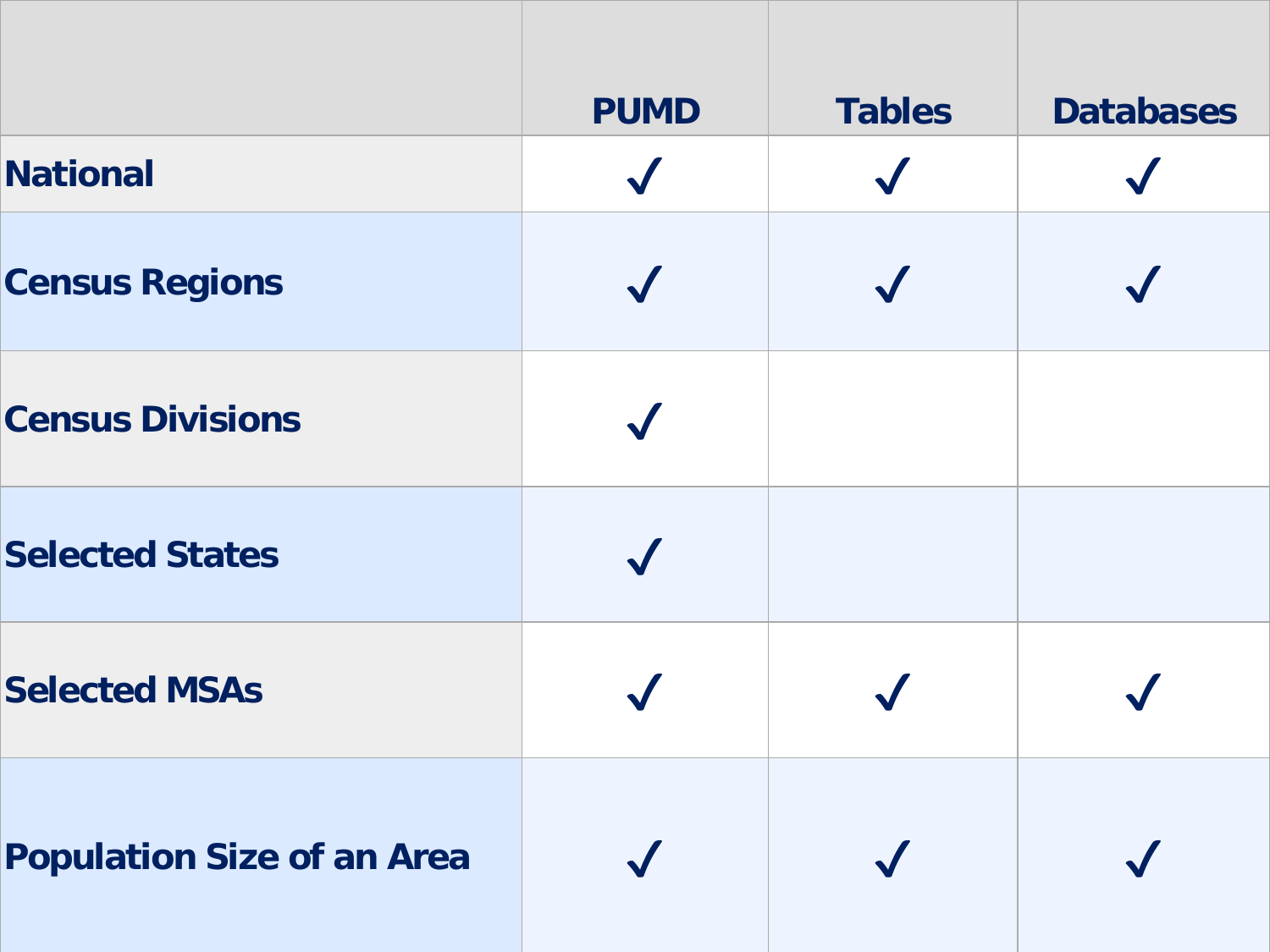- Goals of the CE
- **Brief History**
- Scope and Coverage
- Data Collection and Estimation
- National, Regional, and Local Publications
- New CE Products

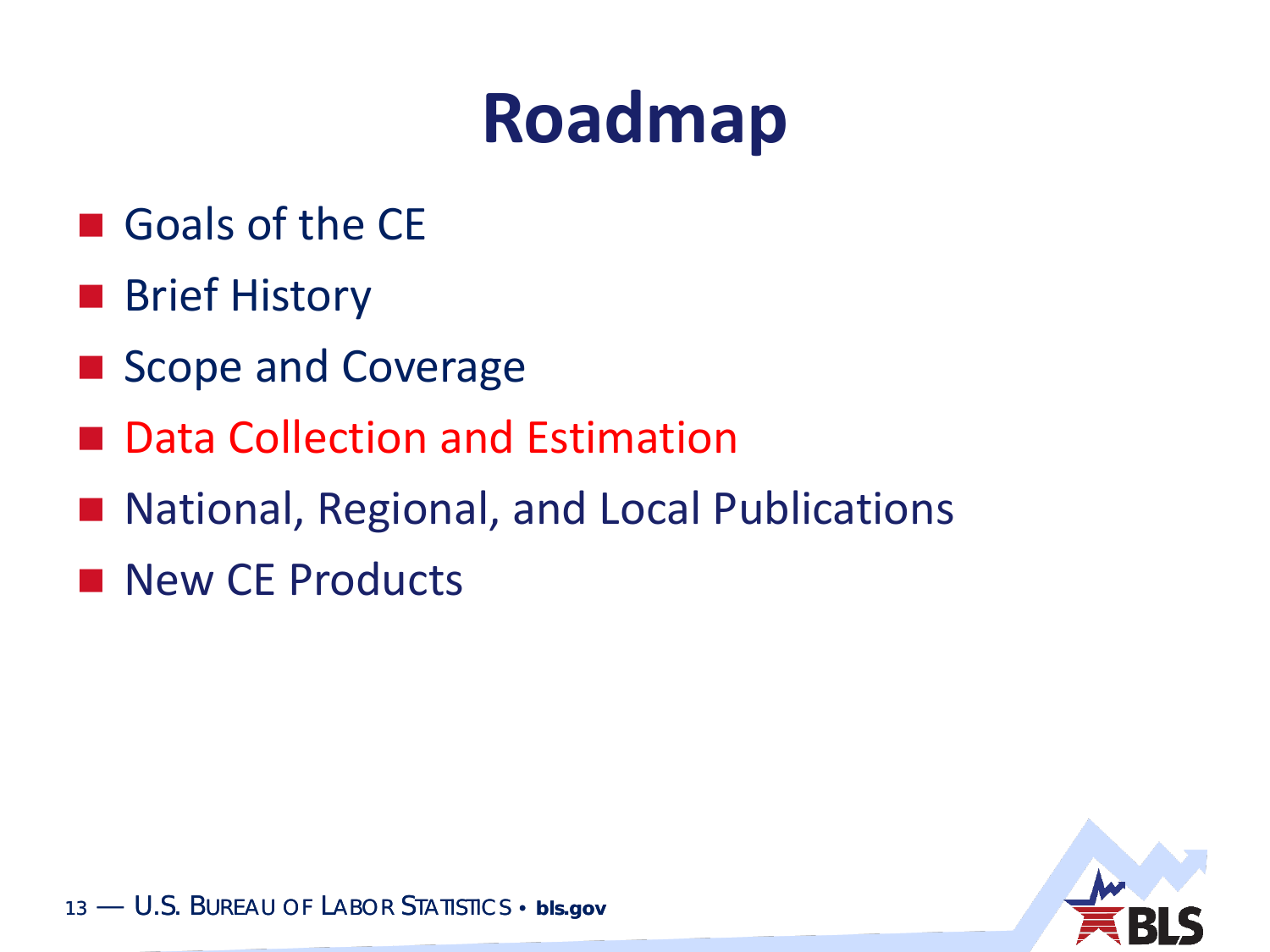### **Data Collection**

■ The U.S. Census Bureau collects CE data for BLS using two different surveys.

| Quarterly Interview<br>Survey                                                                    | <b>Weekly Diary</b><br>Survey                                       |
|--------------------------------------------------------------------------------------------------|---------------------------------------------------------------------|
| • Large purchases (e.g. appliances<br>or automobiles) and recurring<br>payments (e.g. Utilities) | Smaller purchases (e.g. Stick of<br>gum)                            |
| • Three month recall                                                                             | • Diary is placed for two weeks                                     |
| • Rotating panel                                                                                 | • Respondents fill out diary<br>contemporaneously with<br>purchases |

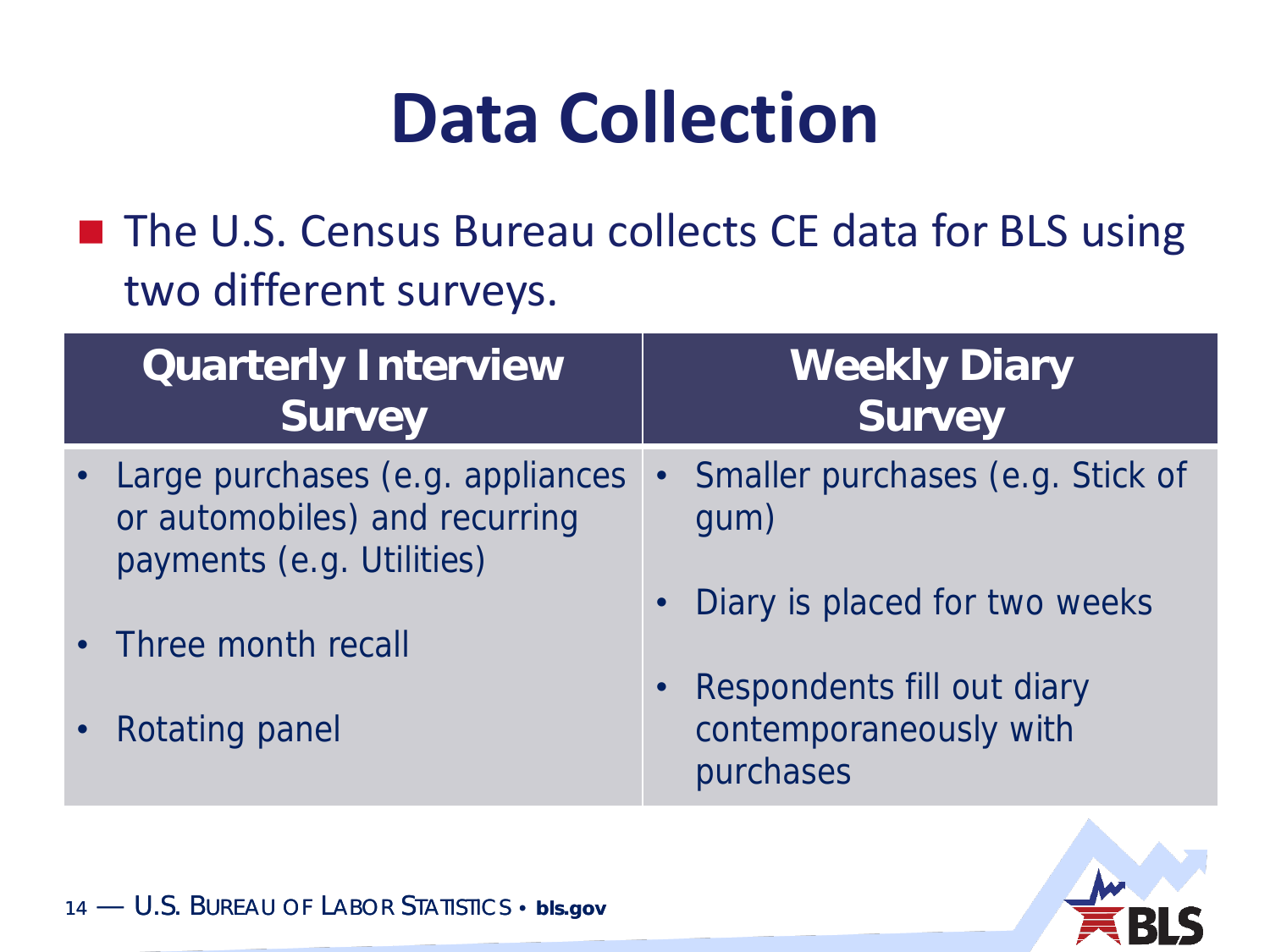### **Data Collection: Interview**

**Approximately 6,000** CUs or households are in the quarterly Interview Survey each quarter.

**This results in about** 24,000 usable interviews each year.



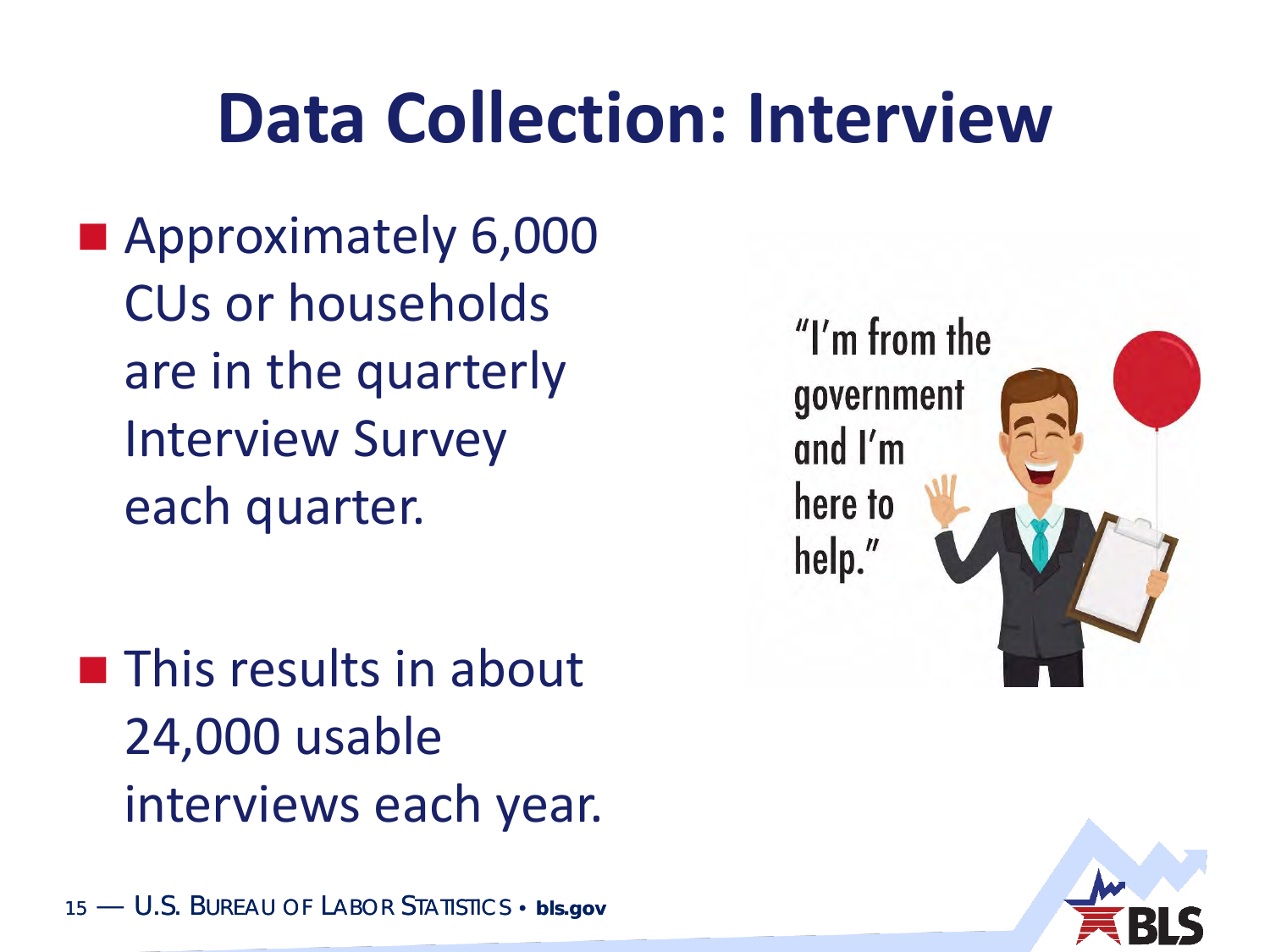## **Data Collection: Diary**

- About 6,000 households a year are sampled for the Diary Survey.
- Each household keeps a diary for two consecutive one-week periods, yielding about 12,000 diaries a year.



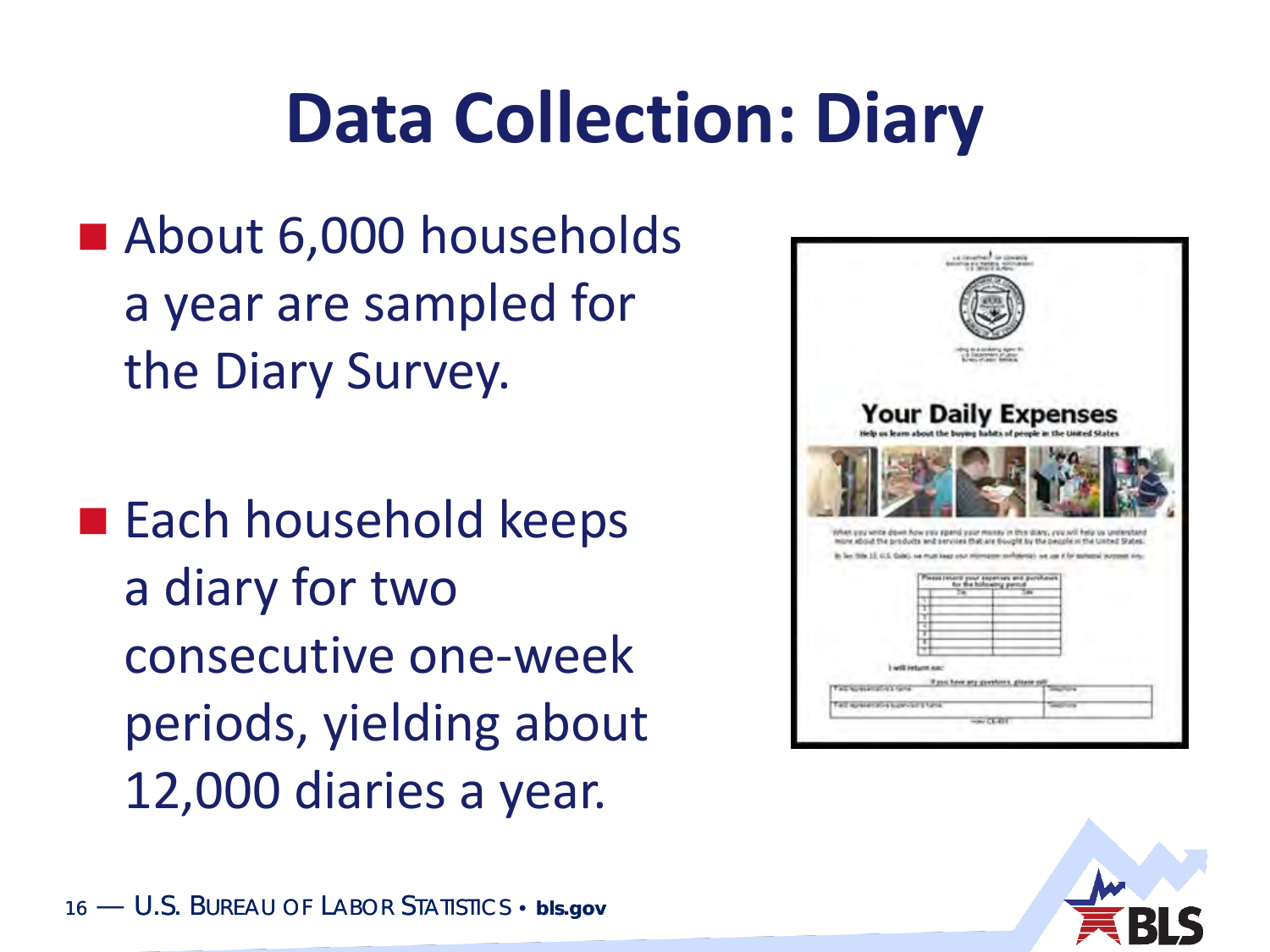## **Estimation and Results**

- Average annual expenditures are estimated using weighted means. Weights are nationally representative and are assigned to each household.
- Source data from the Interview and Diary Surveys are integrated by income and other demographic variables to create total expenditures.
- U.S. Households spent \$60,060 on average in 2017, from an after-tax income of \$63,606.

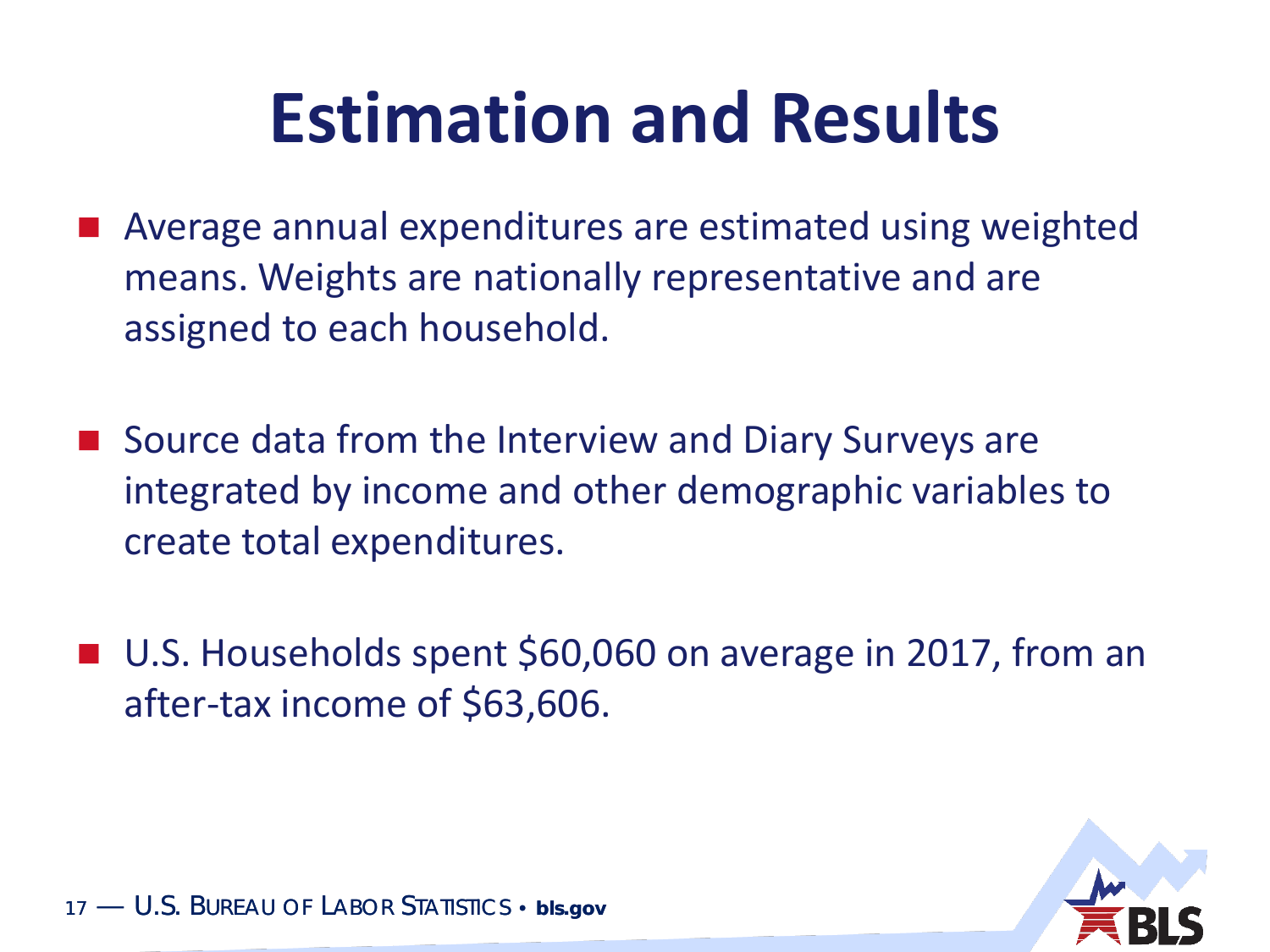- Goals of the CE
- **Brief History**
- Scope and Coverage
- Data Collection and Estimation
- National, Regional, and Local Publications
- New CE Products

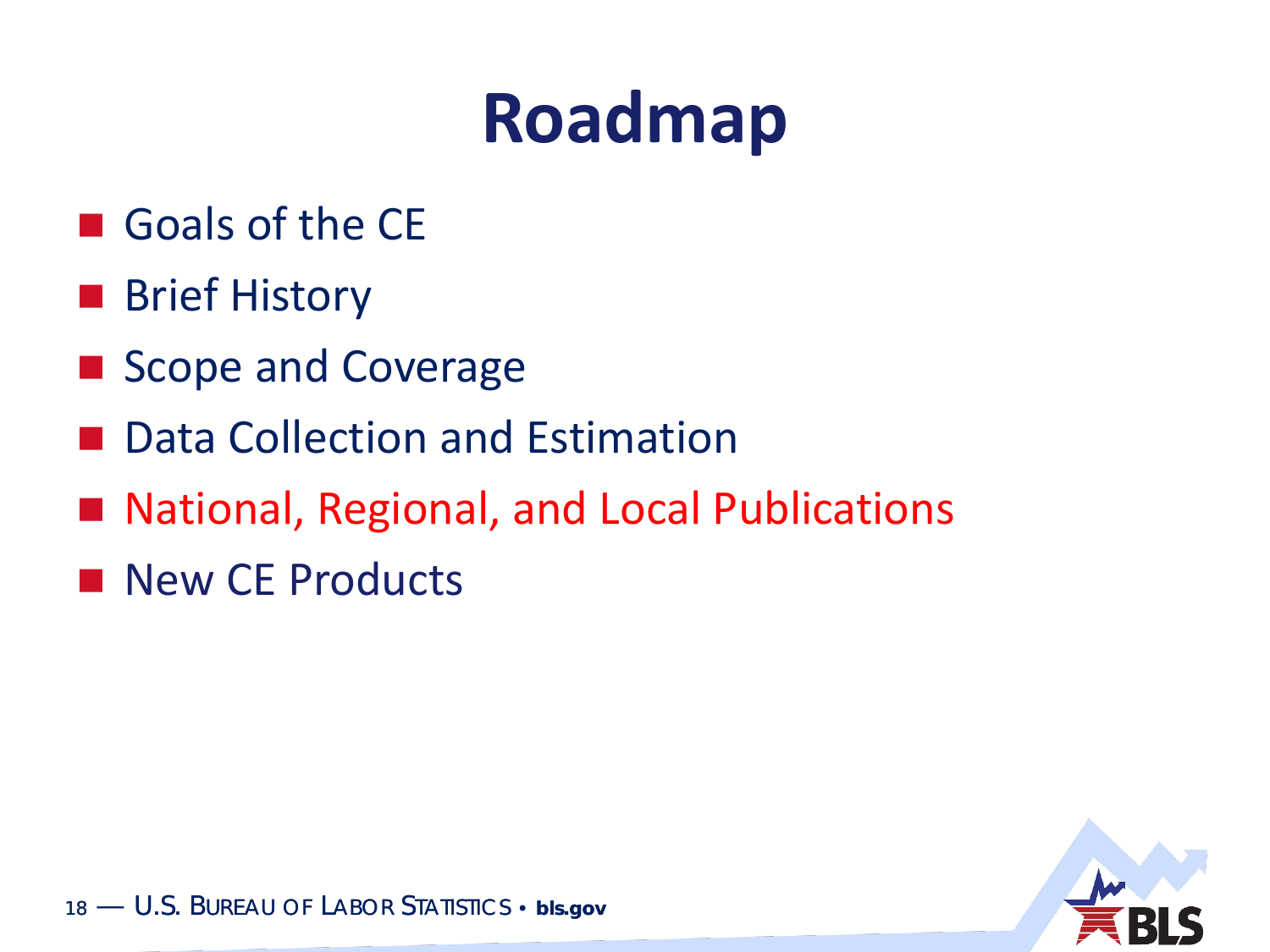#### **Publications**

- Tables of national expenditures and variances published twice a year on a 12-month rolling basis.
- There are separate tables sorted by Income, Race, Hispanic Origin, Education, Family size, Age, Generation, and other key demographic variables. As well as key geographies.
- **Figure 20 Free Public Use Microdata sets from 1996 to the present** on the CE website in multiple file formats (i.e. SAS, Stata, Excel, SPSS).

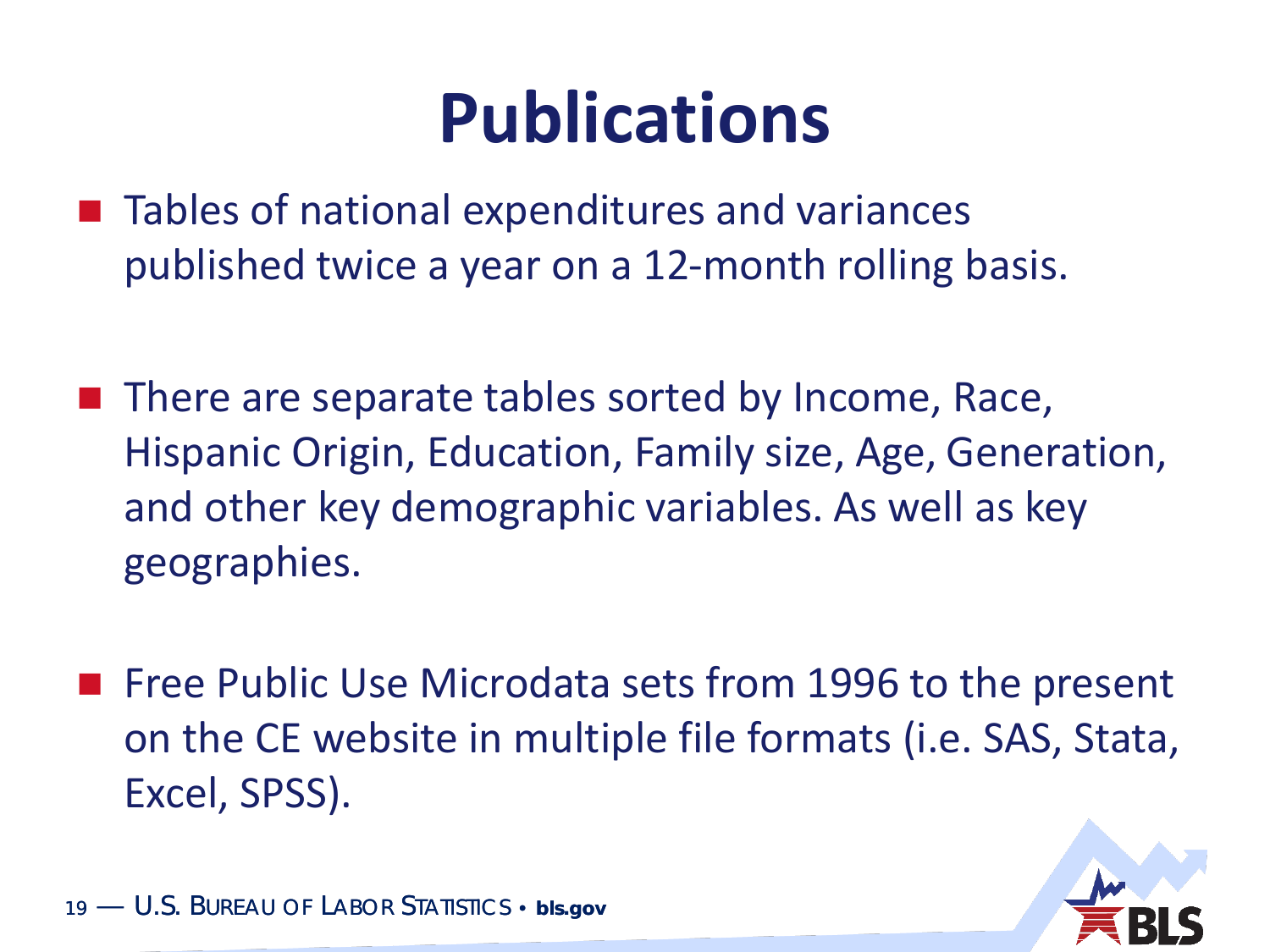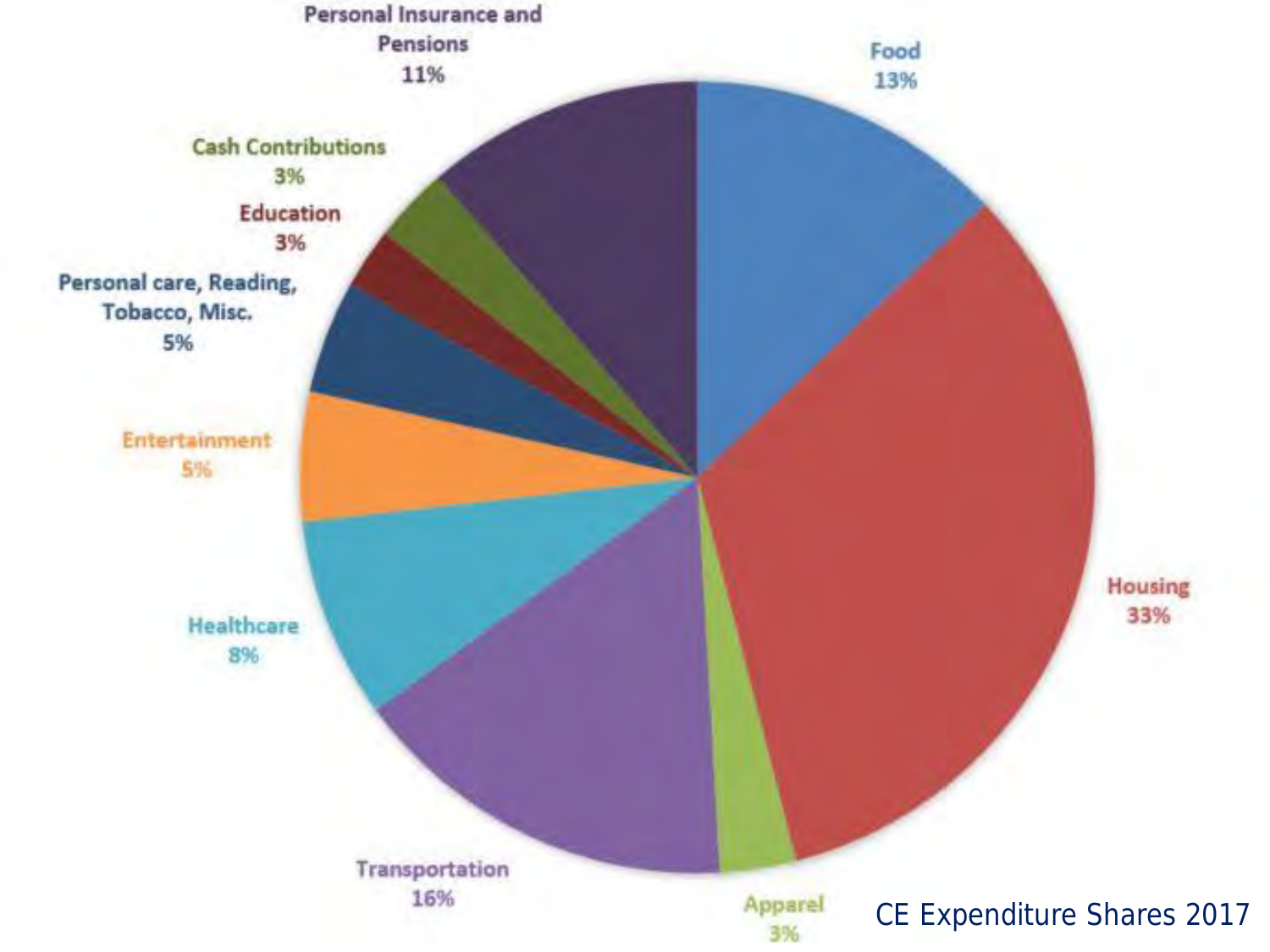## **Publications**

- New Research Articles on a regular basis
	- $\blacktriangleright$  BTN
	- *[Tradeoffs in the expenditure patterns of families with children](https://www.bls.gov/opub/btn/volume-7/pdf/tradeoffs-in-the-expenditure-patterns-of-families-with-children.pdf)*
	- *– Evan Hubener, Arcenis Rojas, and Neil Tseng*
	- MLR

*[Fun facts about Millennials: comparing expenditure patterns from the](https://www.bls.gov/opub/mlr/2018/article/pdf/fun-facts-about-millennials.pdf)  latest through the Greatest generation*

- *– Geoffrey Paulin*
- ▶ CE Report Series

*[The Effects of Power Transformations on Consumer Expenditure Survey](https://www.bls.gov/cex/research_papers/pdf/power-transformations-in-ce.pdf) Data* 

*– Taylor J. Wilson*

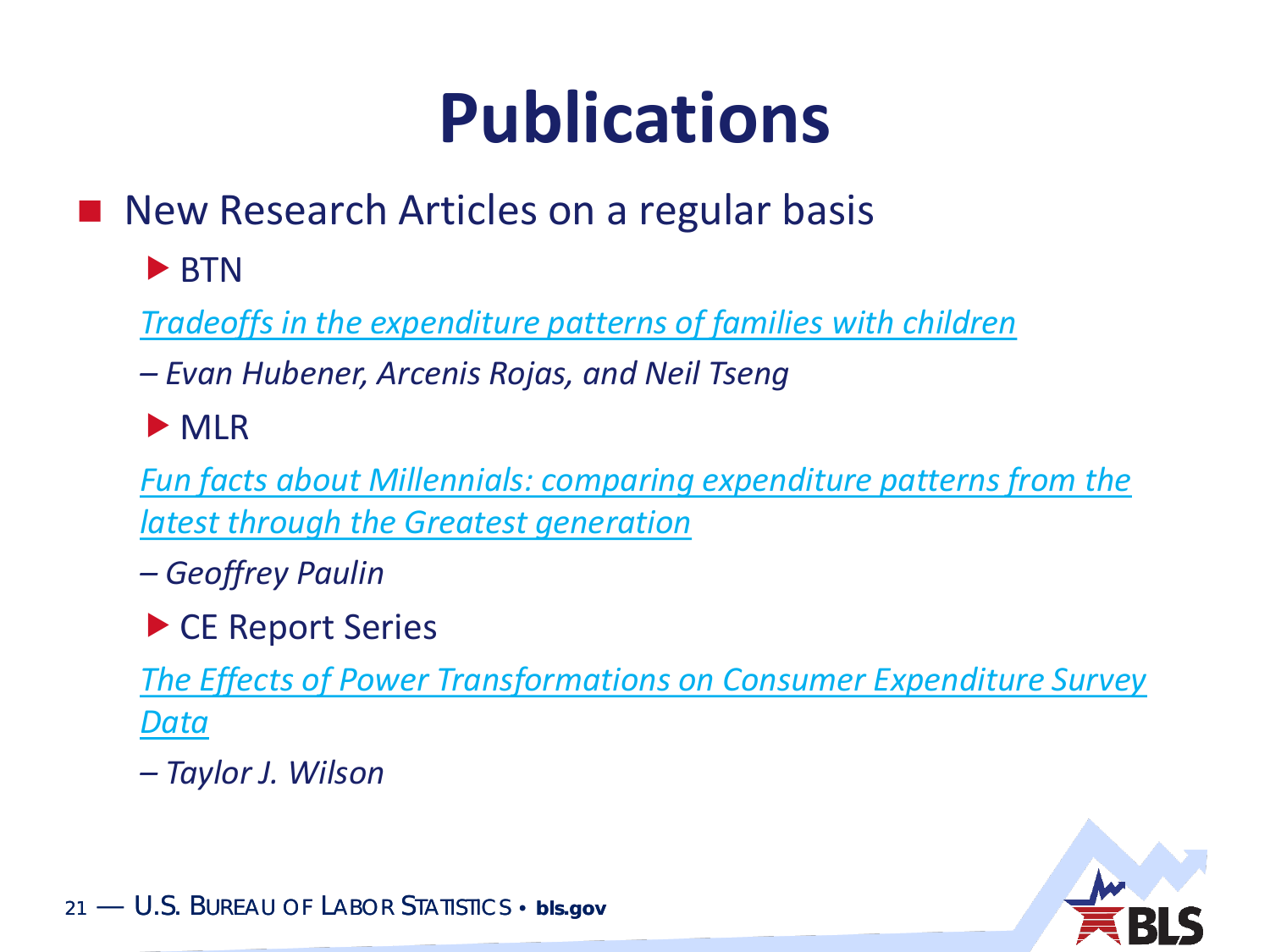- Goals of the CE
- **Brief History**
- Scope and Coverage
- Data Collection and Estimation
- National, Regional, and Local Publications
- New CE Products

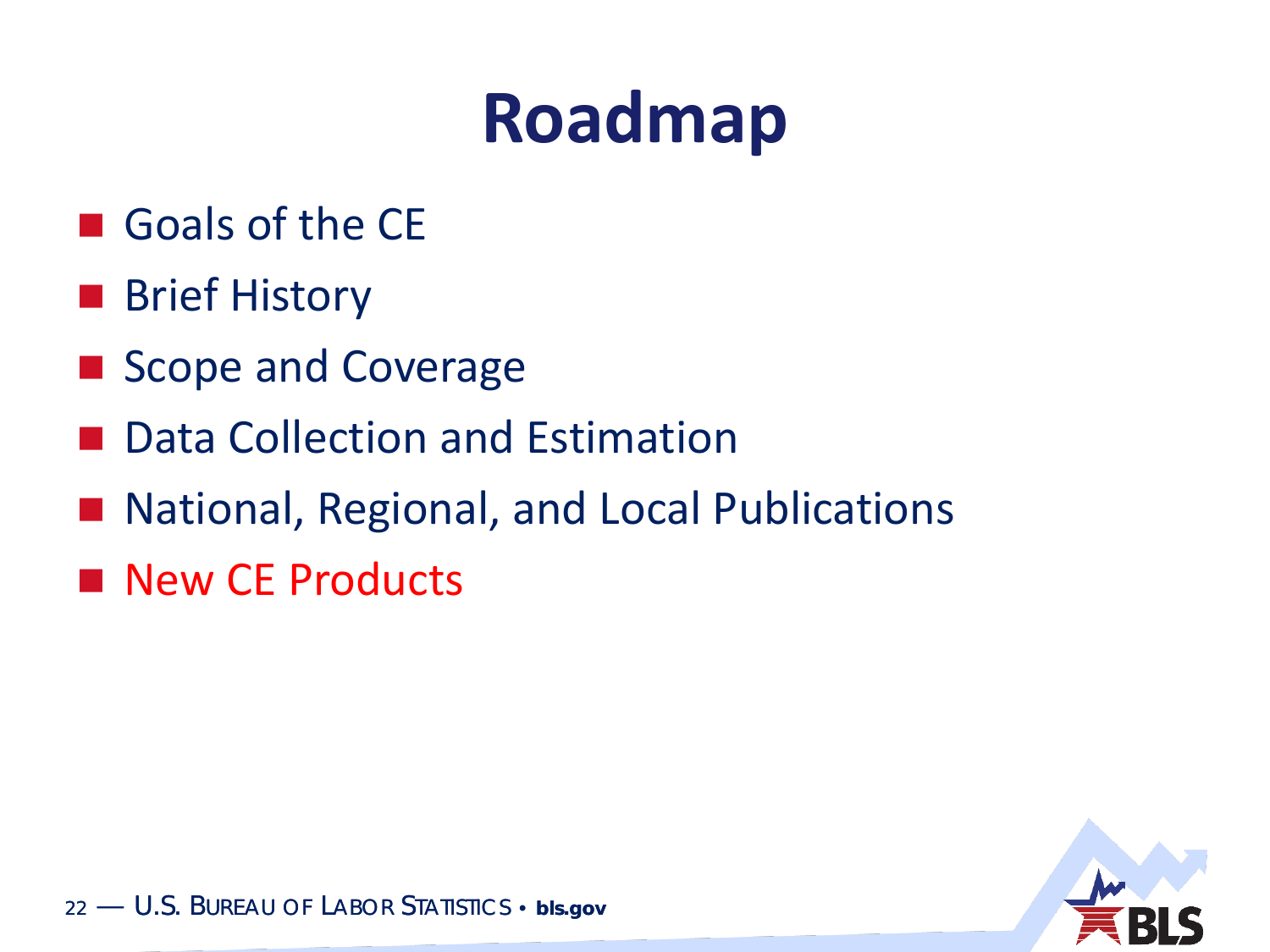## **CE State Weights**

- $\blacksquare$  First test estimates produced in 2013 for three states.
- $\blacksquare$  First official weights published for 2016.
- **Theory in Two years of state weights** are now available for FL, CA, and NJ.
- **Feasibility for additional** states is being investigated.



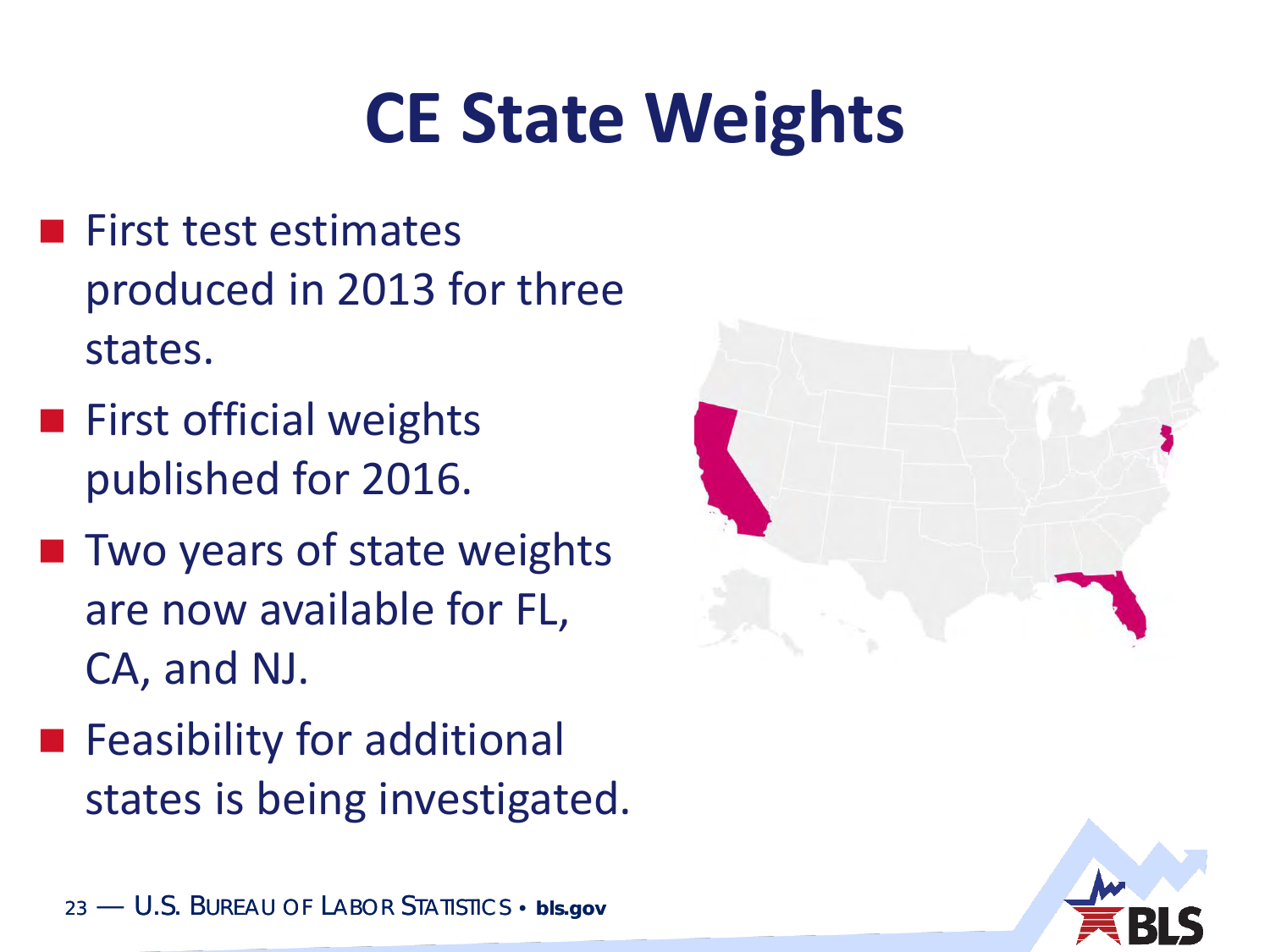# **Upcoming Research Work**

- Data Quality Profile
	- ▶ Additional Indicators are being investigated
- $\blacksquare$  Spending by family type
- Evaluation of Owner's Equivalent Rent
- Spending on vice expenditures
- American Council on Consumer Interests (ACCI)
- American Association for Public Opinion Research (AAPOR)

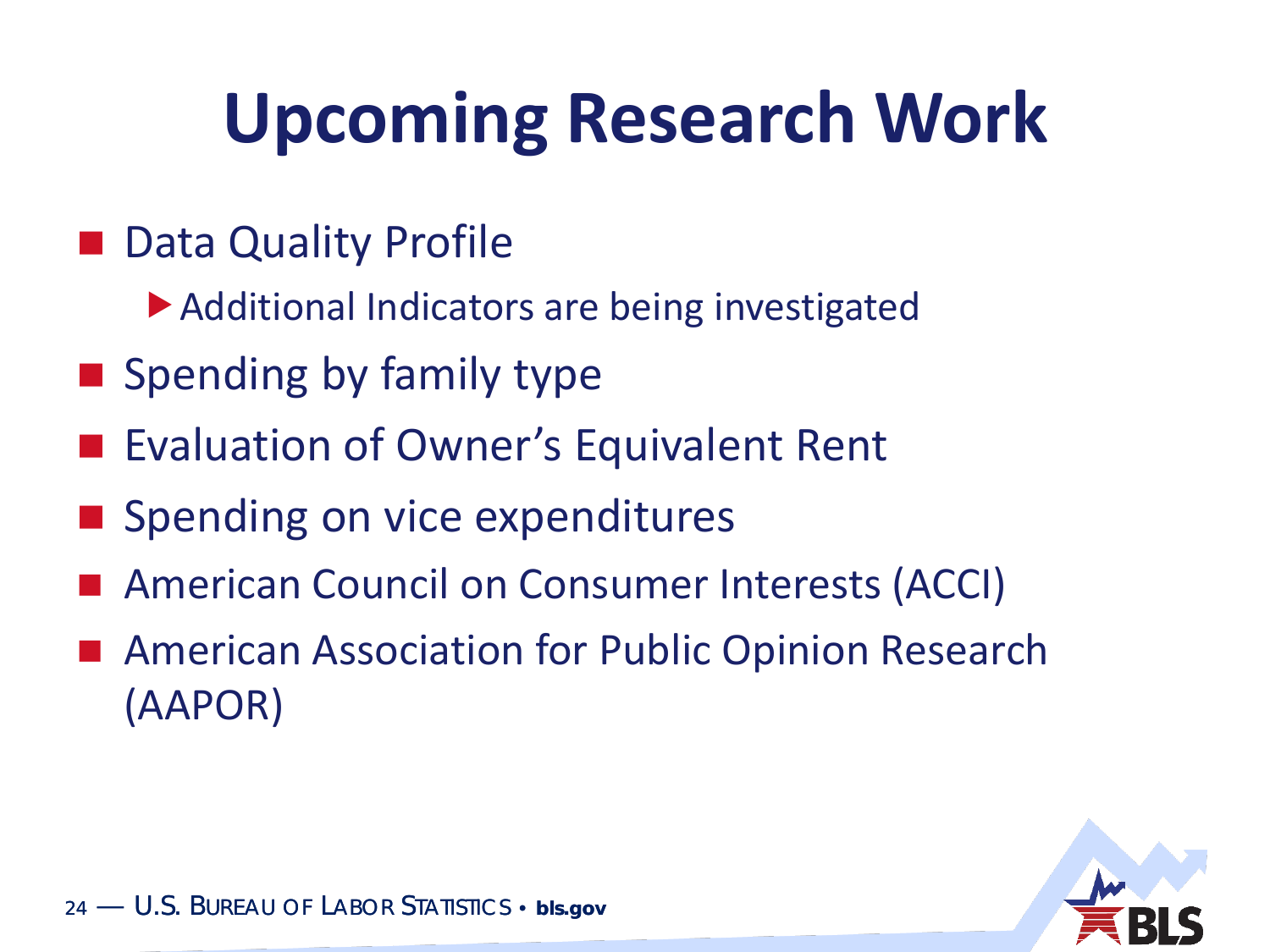#### Questions





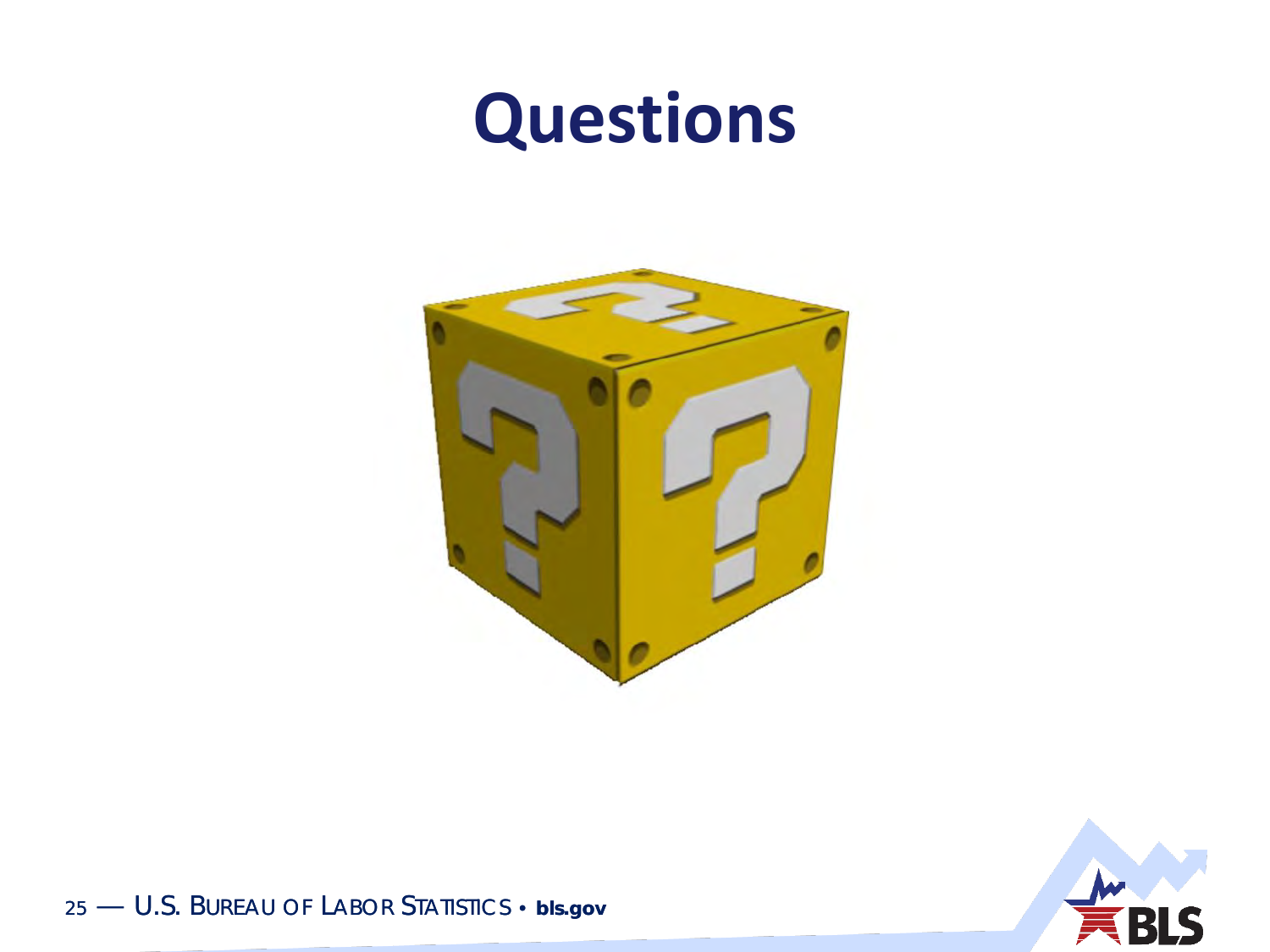# **Contact Information**

**General Information:** 

CE - www.bls.gov/cex

Information requests:  $(202) 691 - 6900$ CEXInfo@bls.gov